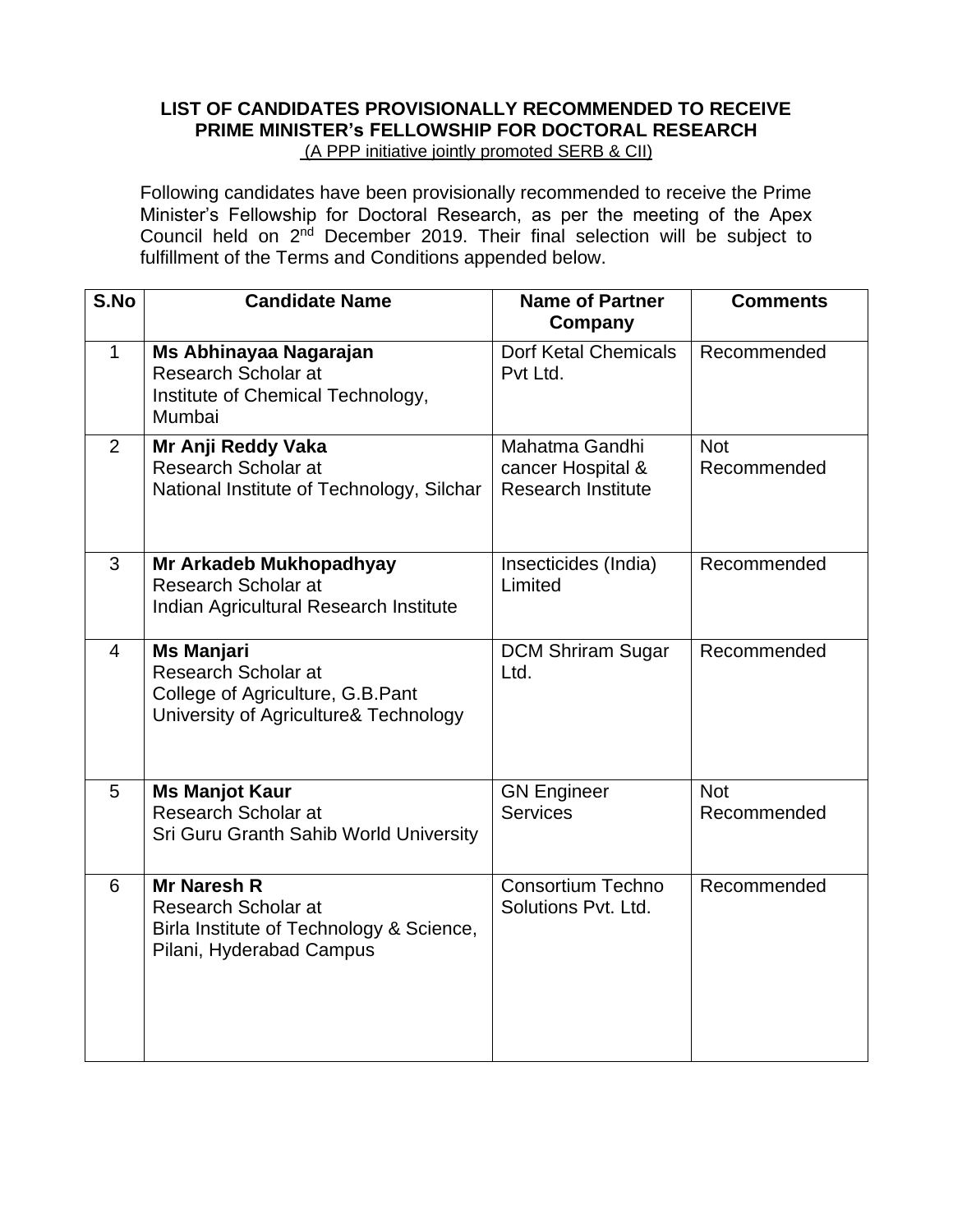| $\overline{7}$  | <b>Ms Noor e Mujjassim</b><br>Research Scholar at<br>University of Agricultural Sciences,<br>GKVK, Bengaluru                     | <b>Bayer Crop Science</b><br>Ltd                                  | Recommended               |
|-----------------|----------------------------------------------------------------------------------------------------------------------------------|-------------------------------------------------------------------|---------------------------|
| 8               | <b>Mr Prince Jacob</b><br>Research Scholar at<br>Kasturba Medical College, Manipal                                               | Dr. Reddy's Institute<br>of Life Sciences<br>(DRILS)              | <b>Not</b><br>Recommended |
| 9               | <b>Mr Pritesh Suresh Patil</b><br><b>Research Scholar at</b><br>Institute of Chemical Technology,<br>Mumbai                      | VA Tech Wabag<br>Limited                                          | <b>Not</b><br>Recommended |
| 10              | Mr Ramdev Rajeshbhai Gohil<br><b>Research Scholar at</b><br>Indian Institute of Science, Bangalore                               | Sarathy Geotech and<br><b>Engineering Services</b>                | Recommended               |
| 11              | Ms Rashmi C M<br>Research Scholar at<br>University of Agricultural Sciences<br><b>Bangalore</b>                                  | Aditya Birla Grasim<br>Ltd - Unit Indo Gulf<br><b>Fertilisers</b> | Recommended               |
| 12 <sup>2</sup> | <b>Ms Reshu Bhardwaj</b><br><b>Research Scholar at</b><br>Institute of Agricultural Sciences,<br><b>Banaras Hindu University</b> | <b>Sumil Chemical</b><br><b>Industries Private</b><br>Limited     | Recommended               |
| 13              | Mr Sandeep Koundinya<br><b>Research Scholar at</b><br>Indian Institute of Technology, Madras                                     | <b>Aspiration Energy Pvt</b><br>Ltd                               | <b>Not</b><br>Recommended |
| 14              | Mr Shekhada Maulik Rameshbhai<br>Research Scholar at<br>N. M. College of Agriculture, Navsari<br><b>Agricultural University</b>  | <b>Agriland Biotech</b><br>Limited                                | <b>Not</b><br>Recommended |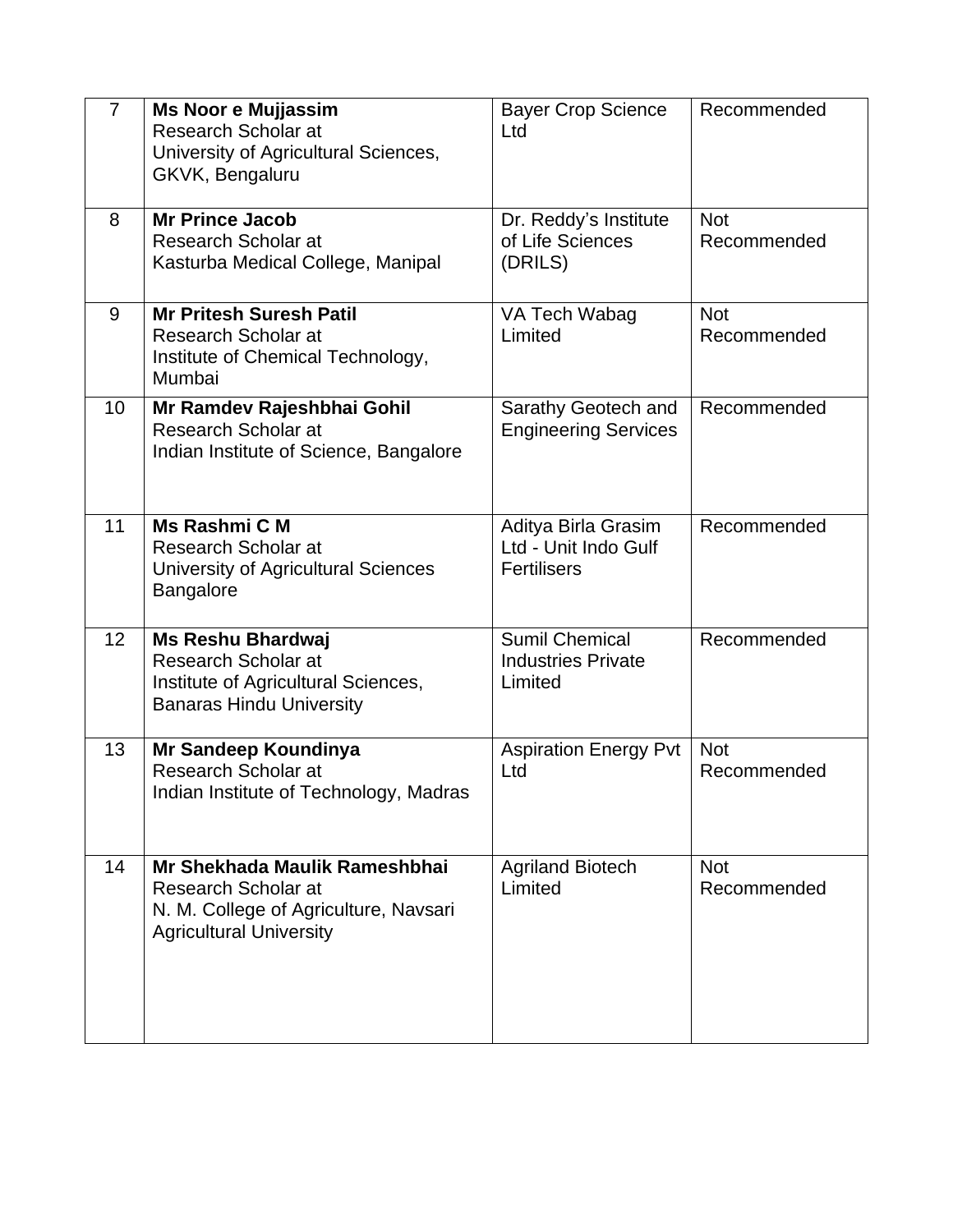| 15 | <b>Ms Shruti Gupta</b><br>Research Scholar at<br><b>Punjab Agricultural University</b>                                    | Passi Agro- Tech<br><b>Enterprises</b>                                 | <b>Not</b><br>Recommended |
|----|---------------------------------------------------------------------------------------------------------------------------|------------------------------------------------------------------------|---------------------------|
| 16 | <b>Mr Siddharth Dhanpal</b><br>Research Scholar at<br>Tata Institute of Fundamental Research                              | Intel Technology<br>India Pvt. Ltd.                                    | Recommended               |
| 17 | <b>Mr Siddhesh Umesh Mestry</b><br>Research Scholar at<br>Institute of Chemical Technology,<br>Mumbai                     | Swargiya Dadasaheb<br>Kalmegh Smruti<br>Dental College and<br>Hospital | Recommended               |
| 18 | <b>Ms Snehal Funde</b><br>Research Scholar at<br>Principal K. M. Kundnani College of<br>Pharmacy                          | Dr. Palep's Medical<br><b>Research Foundation</b><br>Pvt. Ltd.         | Recommended               |
| 19 | <b>Ms Sumalatha Akkalareddy</b><br>Research Scholar at<br>Dr. Y.S.R Horticulturural University -<br><b>IIHR-Bengaluru</b> | I and B Seeds Private<br>Limited                                       | Recommended               |
| 20 | <b>Mr Sumeet Kumar Dubey</b><br>Research Scholar at<br>Indian Institute of Technology Delhi                               | Indian Oil Corporation<br>Ltd. (R&D Centre)                            | Recommended               |

# Terms and Conditions

## **Eligibility**

- 1. Candidates should be enrolled in full-time PhD course, for not more than 14 months from the date of application, in Science / Technology / Engineering / Agriculture / Medicine stream in any recognized Indian university or institute or research laboratory in India.
- 2. They should also have identified an industry partner who is willing to support their research with scholarship amount equivalent to that being provided by SERB.
- 3. The proposed research topic should qualify on criteria of industrial relevance.
- 4. The candidate should be willing to work in / with industry on specific projects.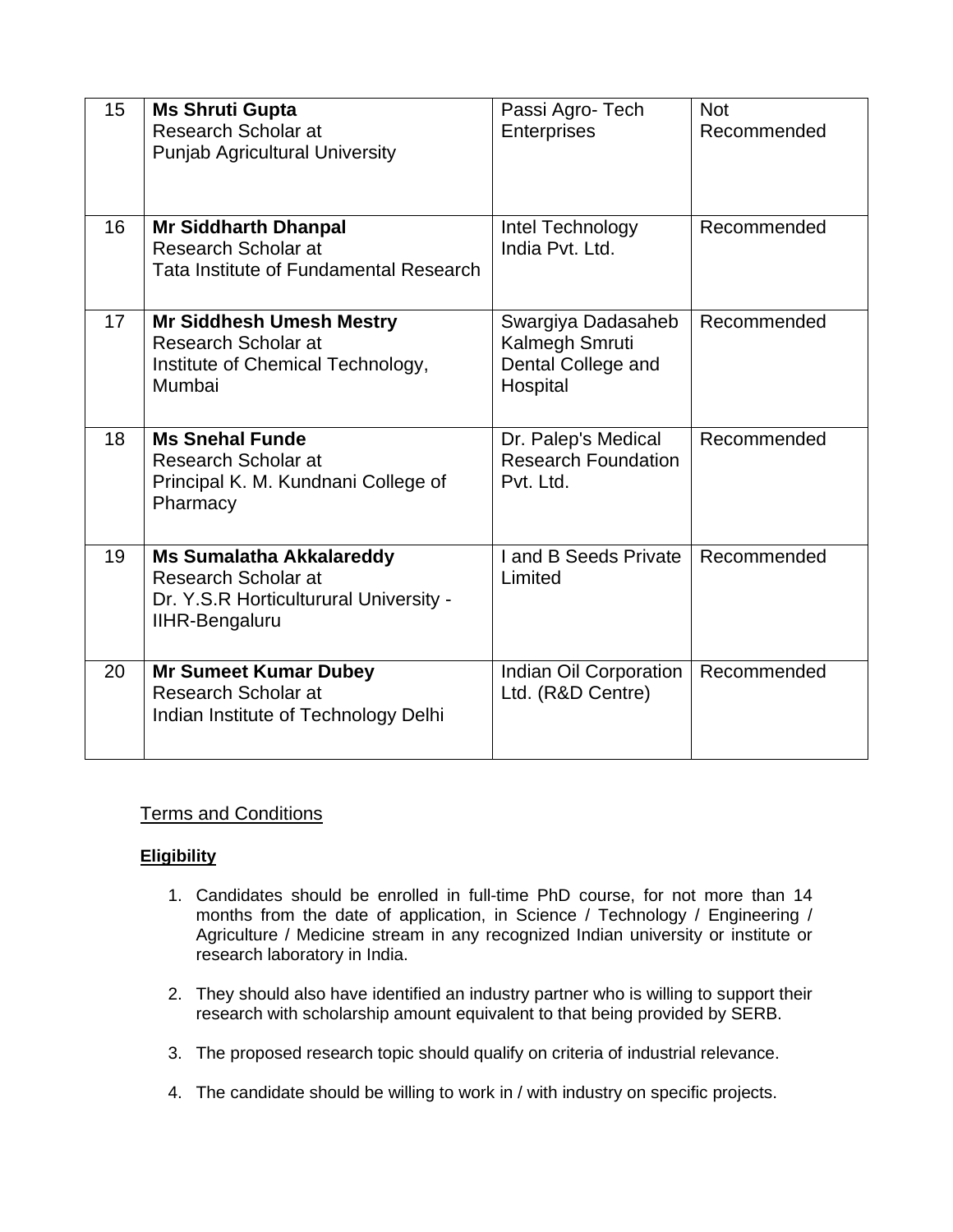5. The selected Fellow will cease to receive any other scholarship or salary from any source which he / she may be receiving before the award of the Prime Minister's Fellowship.

## **Intellectual Property Rights**

- 6. All issues pertaining to IP arising out of the research project will be decided mutually by the industry partner, institute and the researcher. They will be required to sign an agreement on plain paper listing out the timelines for the researcher and the sharing of intellectual property.
- 7. All publications / patents by the Fellow, arising from the work under this Fellowship must contain an acknowledgement of funding from SERB, Industry and CII.

## **Review Process**

- 8. The Fellow will be required to submit a written progress report to the Apex Council every academic year.
- 9. Based on this, there will be an annual review of the progress made.
- 10. Subsequent release of funds will be based on the satisfactory progress of the work done and letters of recommendation from research guide and industry mentor / guide.

#### **Transfer to other Institute**

11. Once accepted, the offer for implementing the Prime Minister's Fellowship at a particular university / institute / laboratory in the country will not be allowed to be transferred to any other university / institute / laboratory.

#### **General Terms**

- 12. The Prime Minister's Fellowship shall be tenable for a maximum period of four years or completion of the PhD programmes (i.e. till the final defence of the PhD thesis), whichever is earlier.
- 13. It will be the responsibility of the Fellow's guide and the host institute to ensure that if the Fellow leaves his / her institution, or is not dedicating sufficient time or effort to the project, the industry partner, industry mentor and CII will be informed immediately.
- 14. If the host institute recognizes that for personal, professional or other reasons the researcher wishes to terminate his / her Fellowship prematurely, then this action should be taken in consultation with CII.
- 15. Should the Fellow be unable for medical reasons to pursue his / her studies in accordance with the Terms and Conditions of the Fellowship, he / she must inform CII within two weeks of such a situation coming to his / her attention. In such situations, CII will have the right to defer (for a maximum period of nine months) or close the Fellowship.